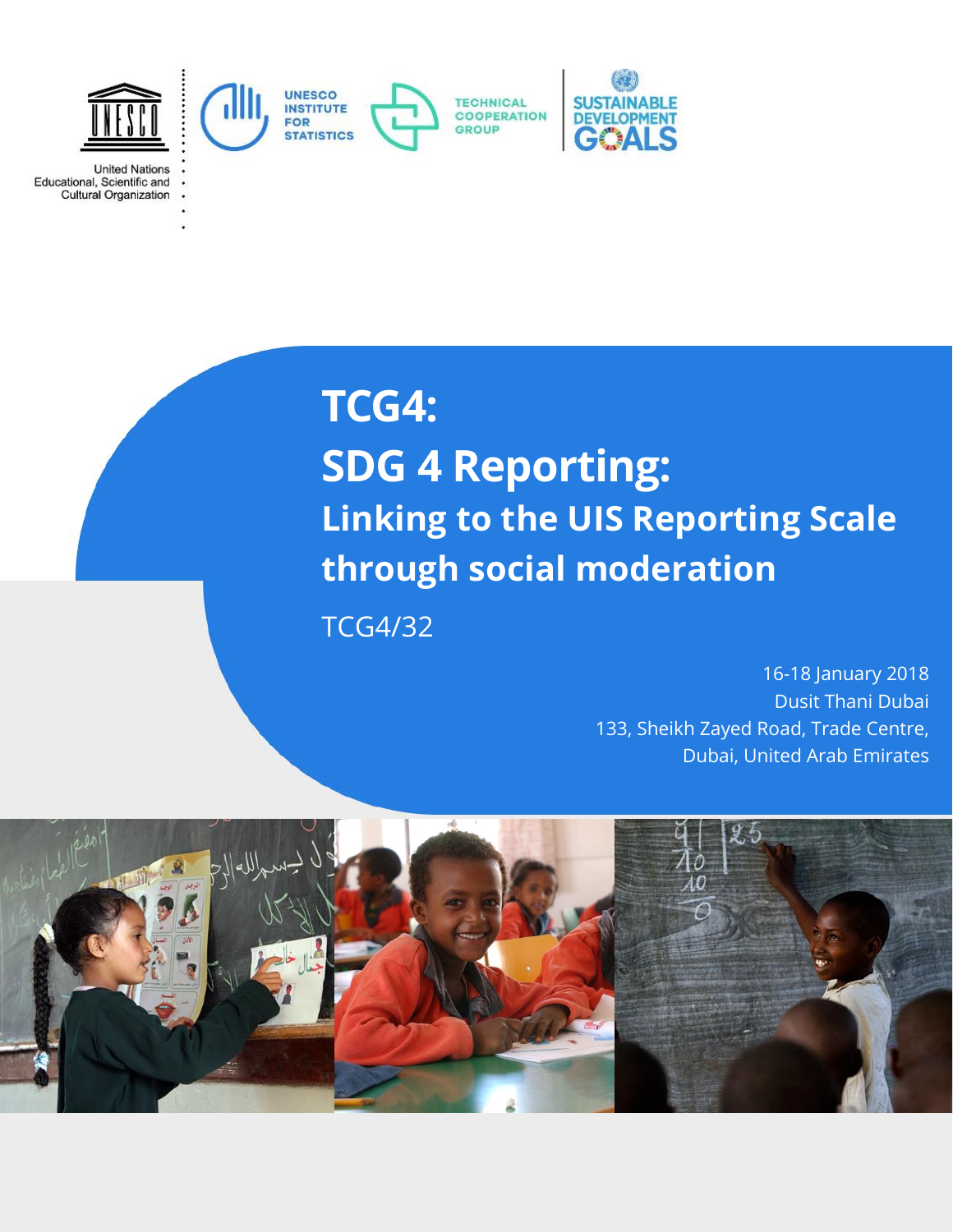

The UIS' goal, as custodial agency for reporting against the SDGs, is to develop reporting scales that will support national governments to effectively measure and monitor student learning outcomes in mathematics and reading against SDG Indicator 4.1.1 over time, and to utilize the data for making informed policy decisions. It is a further goal to support the use of existing national assessments (NAs) and cross-national assessments (CNAs) to facilitate measurement and reporting of learning outcomes, rather than requiring a single assessment be used by all countries for SDG reporting purposes.

The Global Alliance to Monitor Learning (GAML) and its technical partner, Australian Council for Educational Research's Centre for Global Education Monitoring (ACER-GEM), are exploring the development of reporting scales – the UIS Reporting Scales, or UIS-RS – that would achieve these goals. Draft learning progressions have been developed and are currently undergoing broad review, and a proposal for validating the scales has been put forward for consideration. There is broad support for continuing the work to explore the development of these reporting scales, but also recognition that this is a longer-term effort.

A more immediate need in order for the UIS and countries to report against Indicator 4.1.1 is to define "minimum proficiency levels" (and ideally additional levels of performance) for reading and mathematics and produce a reporting metric and a mechanism for linking existing assessments and their performance levels to this metric. This paper has been prepared by Management Systems International (MSI) to provide the UIS and the GAML with a proposed approach for meeting this immediate need. The paper presents the steps involved in constructing a "UIS proficiency metric", or UIS-PM, for each domain and education level in Indicator 4.1.1 and linking NAs and CNAs to them. The UIS-PM will describe the development of the following:

- 1) *Content standards*: What students are expected to **learn** in reading and mathematics at the three levels of education defined in Indicator 4.1.1 – grades 2/3, end of primary and end of lower secondary. For the purposes of this paper, and reflecting discussions at the 21–22 September 2017 Hamburg meeting, these levels will be referred to as: by the end of grade 3 (lower primary), 6 (end of primary) and 9 (lower secondary).
- 2) *Policy descriptors*: What students are expected to **perform,** in generic terms, without content.
- 3) *Performance standards*: What students are expected to **perform** in terms of content, with respect to knowledge, skills and abilities.
- 4) *Proficiency scale map(s)*: How proficiency scales (i.e. performance levels) of various NAs and CNAs are aligned with the UIS proficiency metric.
- 5) *Socially moderated performance standards*: What students should obtain (in terms of a score) on their NAs and CNAs to be classified into the "*desired"* performance level for SDG reporting.

For linking the UIS proficiency metrics with other NAs and CNAs outputs, this phase requires the Global Framework contents for reference, the proficiency levels, the policy descriptors and the full proficiency description.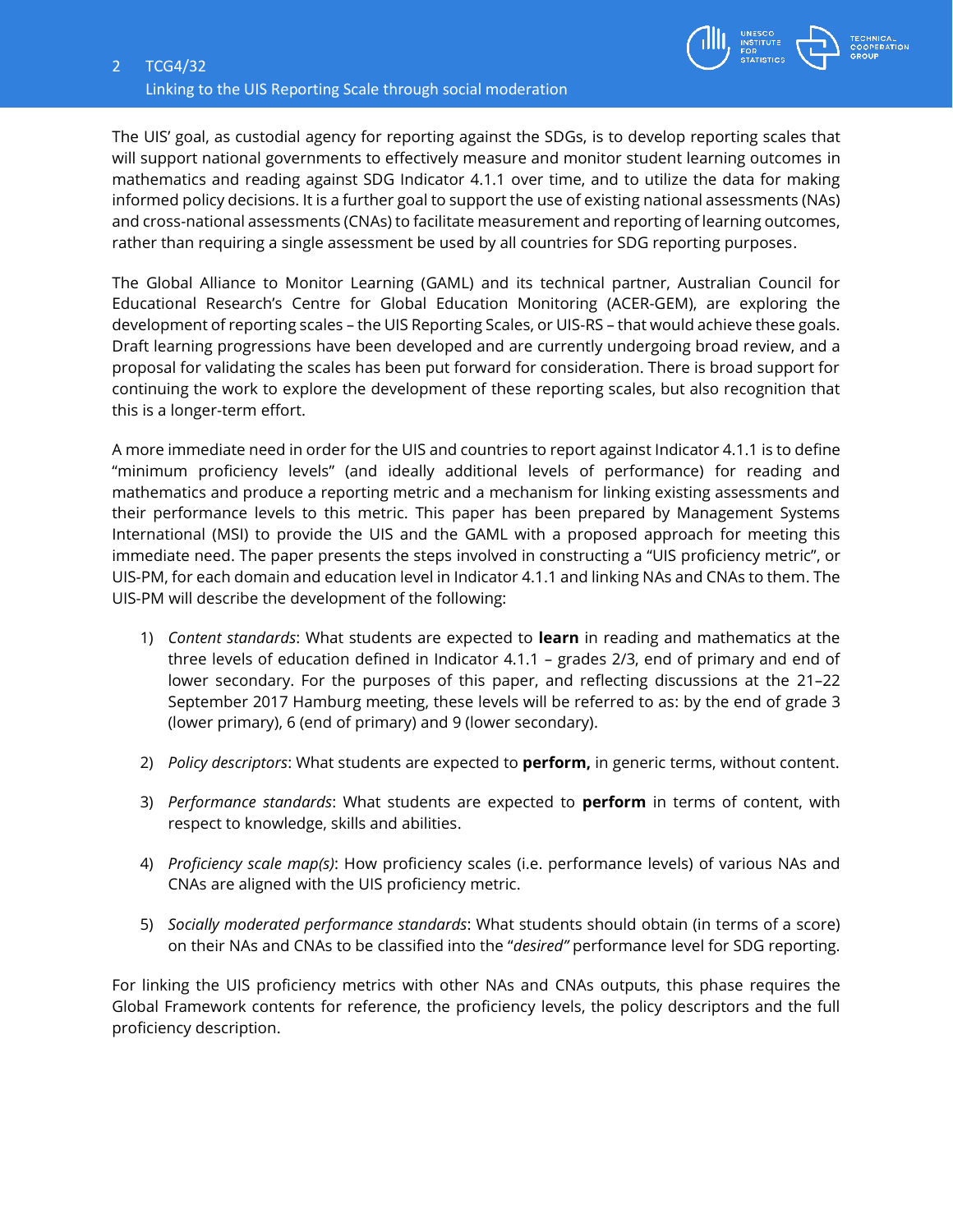

### **Linking the UIS Proficiency Metrics with NAs and CNAs**

In order to explain the linking process and its relevant conditions effectively, the assumption can be made that the UIS proficiency metric for Grade 6 (end of lower secondary) reading has four performance levels (e.g. does not meet minimum proficiency; partially meets minimum proficiency; meets minimum proficiency; and exceeds minimum proficiency), as shown in Figure 1. The levels (without the lowest level) have been defined for both policymakers (i.e. policy descriptions) and other stakeholders (i.e. full descriptions). The performance levels and descriptions for Grade 6 reading have been defined based on the Steps 1 to 4 discussed below.

It is further assumed that the UIS has decided to count only the percentage of students who have mastered the required knowledge, skills and abilities defined in Partially Meets Minimum Proficiency and below of the UIS proficiency metrics for SDG 4.1.1 reporting – in other words, the percentage of students classified into the Meets Minimum Proficiency and Exceeds Minimum Proficiency levels of the UIS proficiency metric would be reported for Indicator 4.1.1.



#### **Figure 1: Linking the UIS Proficiency Metric with National and Cross-National Assessments: An example**

## **Social moderation or policy linking**

**Stage 1:** Evaluate alignment of Performance-Level Descriptors (PLDs)

In this step, it is examined whether there is any alignment between the Partially Meets Minimum Proficiency description of the UIS proficiency metric and the performance-level descriptors (PLDs) of the NA and the CNAs. It is proposed that a three-point holistic scale (no or limited match, mostly matched and fully matched) is utilized to determine the degree of alignment. The rating rubrics include criteria related to matching strand level (i.e. specific content and competencies articulated in the PLD) and cognitive complexity level (i.e. low, medium or high) (Webb, 1997). For example,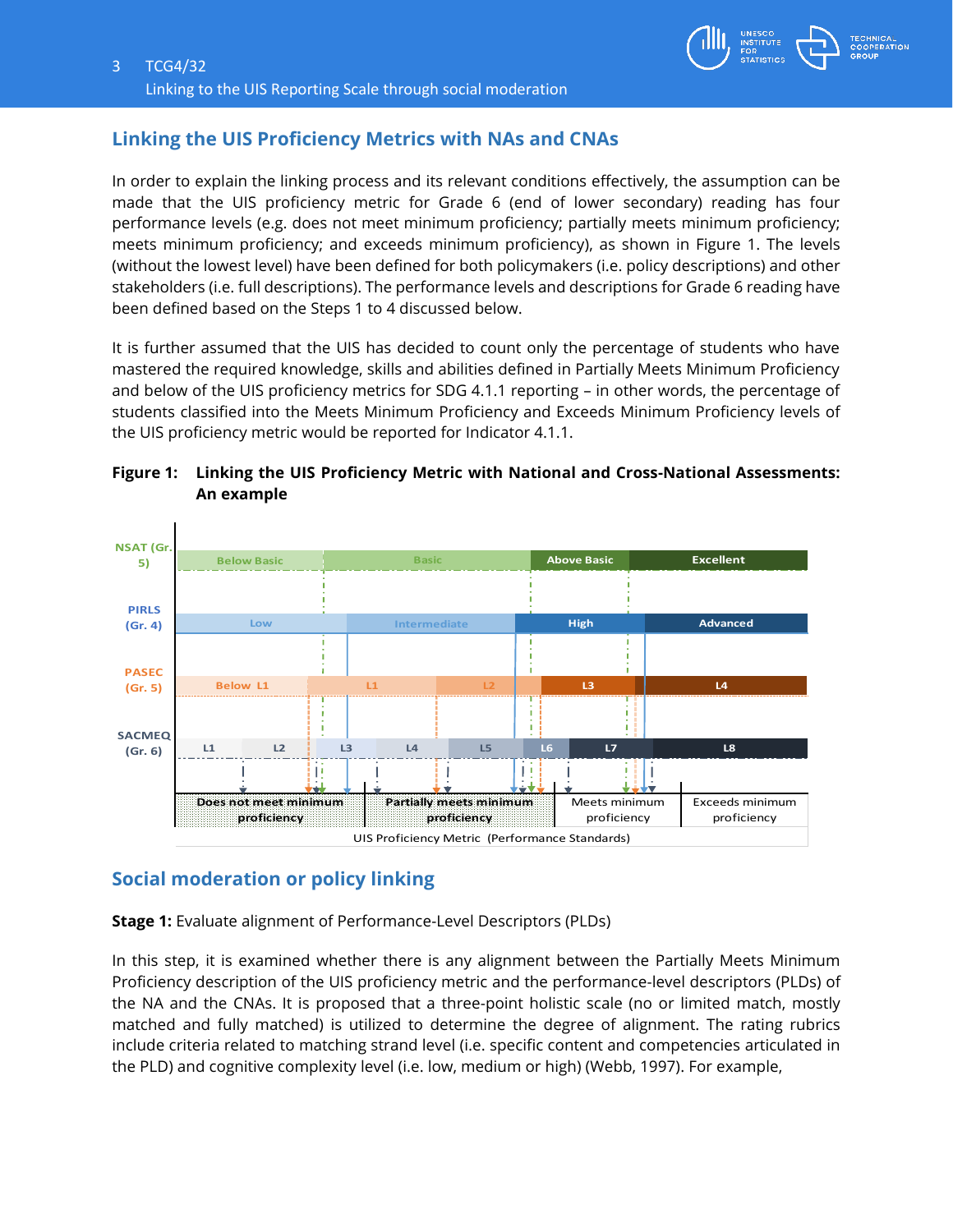

- **No or limited match**: No or little match at strand level.
- **Mostly matched**: Matched fully at strand level, but somewhat matched at cognitive complexity level.
- **Fully matched**: Matched fully at strand and cognitive complexity levels.

A group of subject matter experts (SMEs) convene and rate by consensus the match between performance levels of the UIS proficiency metric, and the levels used in the NA and CNA. The performance levels of the NA and CNA that have holistic ratings of "mostly" or "fully matched" with the Partially Meets Minimal Proficiency level of the UIS proficiency metric will be used for reporting Indicator 4.1.1.

For example, it is seen in Figure 1 that Level 6 of SACMEQ, Level 2 of PASEC and the Basic level of NSAT (Namibia's Census-based National Assessment) will most likely be rated as "mostly matched" with the Partially Meets Minimal Proficiency level of the UIS reporting scale. Therefore, the countries that participate in SACMEQ would report the percentage of students at Level 7 and Level 8, and countries that participate in PASEC would report the percentage of students at Level 3 and Level 4 for Indicator 4.1.1. Namibia would report the percentage Above Basic and Excellent.

The performance levels of the NAs and CNAs that have holistic ratings of "no or limited match" with the level of the UIS reporting scale (e.g. the Intermediate level of PIRLS in Figure 1) should go through the social moderation or policy-linking procedure described in step 2.

**Stage 2:** Set socially moderated performance standards for NAs and CNAs

In this step, socially moderated performance standards for the NAs and CNAs will be set using a standard-setting method in order to link these NAs and CNAs with the UIS proficiency metric. A yes– no variation of Angoff (Plake, Ferdous and Buckendahl, 2005), Bookmark (Lewis, Green, Mitzel and Patz, 1999), or Body of Work (Kahl, Crockett, DePascale and Rindfleisch, 1995) methods could be used for estimating three cut scores for Does Not Meet Minimum Proficiency/Partially Meets Minimum Proficiency, Partially Meets Minimum Proficiency/Meets Minimum Proficiency, and Meets Minimum Proficiency/Exceeds Minimum Proficiency on the NAs and CNAs for which there was not a "fully" or "mostly matched" rating (in the example, this would be PIRLS). However, the selection of the standardsetting method will be based on item and test formats of the NAs or CNA. If the test contains only multiple-choice items then the yes–no variation of Angoff method would be used. If the test contains both multiple and open-ended items then the Bookmark or the Body of Work method would be used.

For each NA and CNA, a group of 8 to 10 SMEs per domain convenes for a socially moderated standard-setting workshop. During the workshop, the SMEs are provided a thorough orientation to the standard-setting method and the UIS-PM PLDs. Then, SMEs are asked to provide individual and independent judgements about each item on the test to set their initial (also called Round 1) cut scores based on their understanding of the PLDs and experience with the student populations. For example, when using the Angoff yes–no method, the experts would say whether they thought a student meeting minimum proficiency would answer the item correctly. Other methods may require a different type of judgement to be made.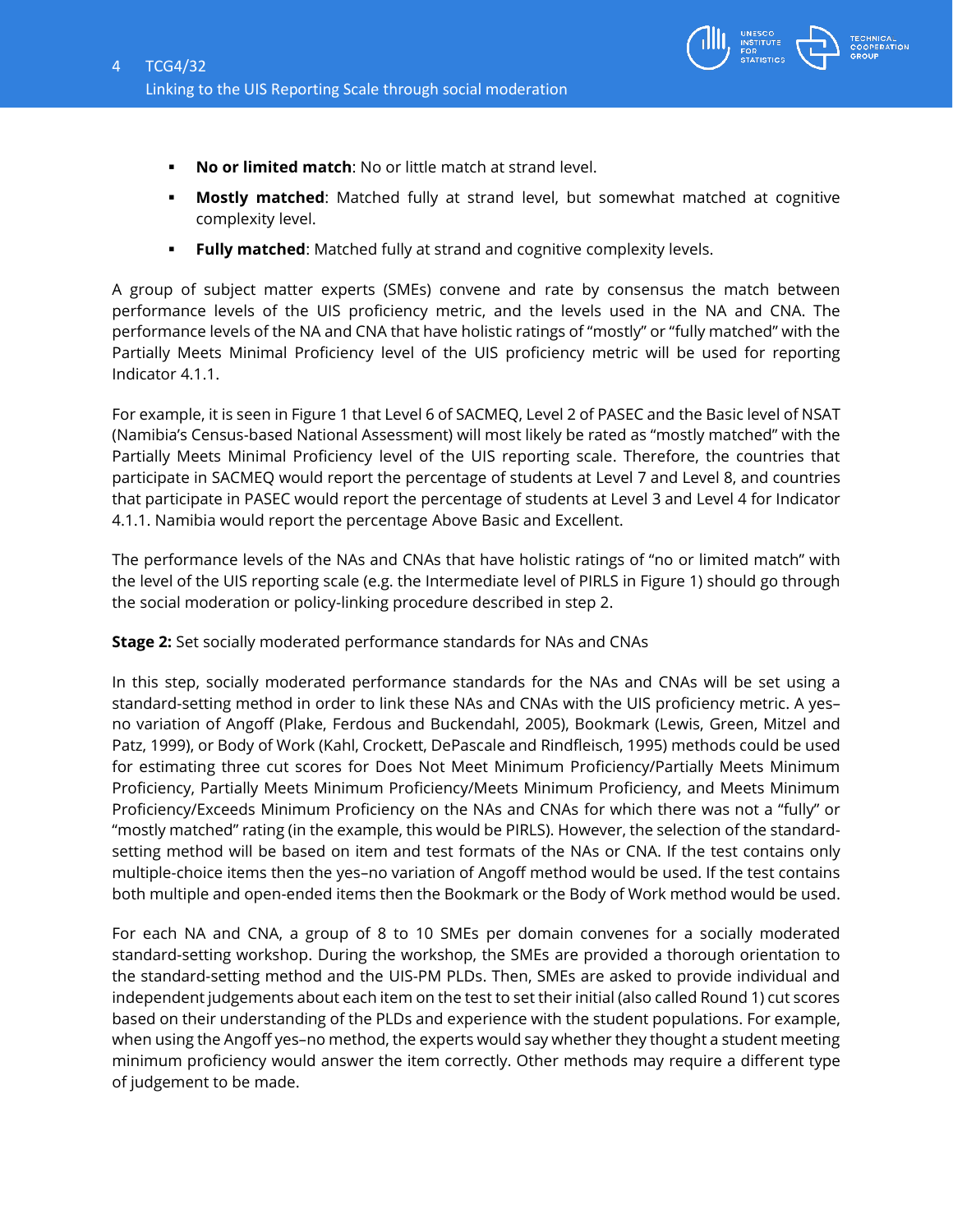

After collecting each SME's independent and initial judgements, the judgments will be aggregated to estimate the panel-recommended cut scores. The panel is then provided feedback on their judgments and information about the implications of the proposed cut scores (e.g. item difficulty, student classification). The feedback is provided so the SMEs have an opportunity to reconsider their initial judgements and to identify errors or any misconceptions about the process of setting the cut scores and the use of the cut score to classify student scores by category.

The cut scores estimated for Partially Meets Minimum Proficiency/Meets Minimum Proficiency and Meets Minimum Proficiency/Exceeds Minimum Proficiency and percentages of students classified into Meets Minimum Proficiency and Exceeds Minimum Proficiency levels (due to the Partially Meets Minimum Proficiency/Meets Minimum Proficiency and Meets Minimum Proficiency/Exceeds Minimum Proficiency cut scores on the NAs and the CNAs) would be used for Indicator 4.1.1 reporting. In other words, the students classified into the Meets Minimum Proficiency and Exceeds Minimum Proficiency levels of the UIS proficiency metric would demonstrate required knowledge and skills (as defined in the Partially Meets Minimum Proficiency level of the UIS proficiency metric) assessed on the NAs and the CNAs.

#### **Construction of the UIS-PMs**

**Step 1:** Define common content standards

 This task has already been undertaken by IBE-UNESCO. It will be necessary to review the work to date and determine if additional information on synthesis is required.

**Steps 2 and 3:** Define number of performance levels, determine labels, and write policy descriptions for the levels of the UIS-PM

 These tasks could be carried out by the GAML, perhaps during the next GAML meeting in November. It would require one full day with the GAML.

**Step 4:** Develop full descriptions for the performance levels of the UIS-PM

 One three-day workshop per domain would be required to define the detailed performance level descriptors. For each domain, a total of 15 subject matter experts (5 lower primary, 5 end of primary, and 5 lower secondary) from different countries would attend the workshop.

#### **Linking UIS-PMs with NAs and CNAs**

Step 1 is mandatory for examining the alignment between the performance-level descriptors of the UIS proficiency metrics and NAs and CNAs. However, step 2 will be planned based on the findings of step 1.

**Step 1:** Evaluation of PLDs

 A one-day workshop would be required for each NA or CNA to examine the alignment between PLDs of the UIS-PM. Five experts per domain/grade would participate.

**Step 2:** Set socially moderated standards